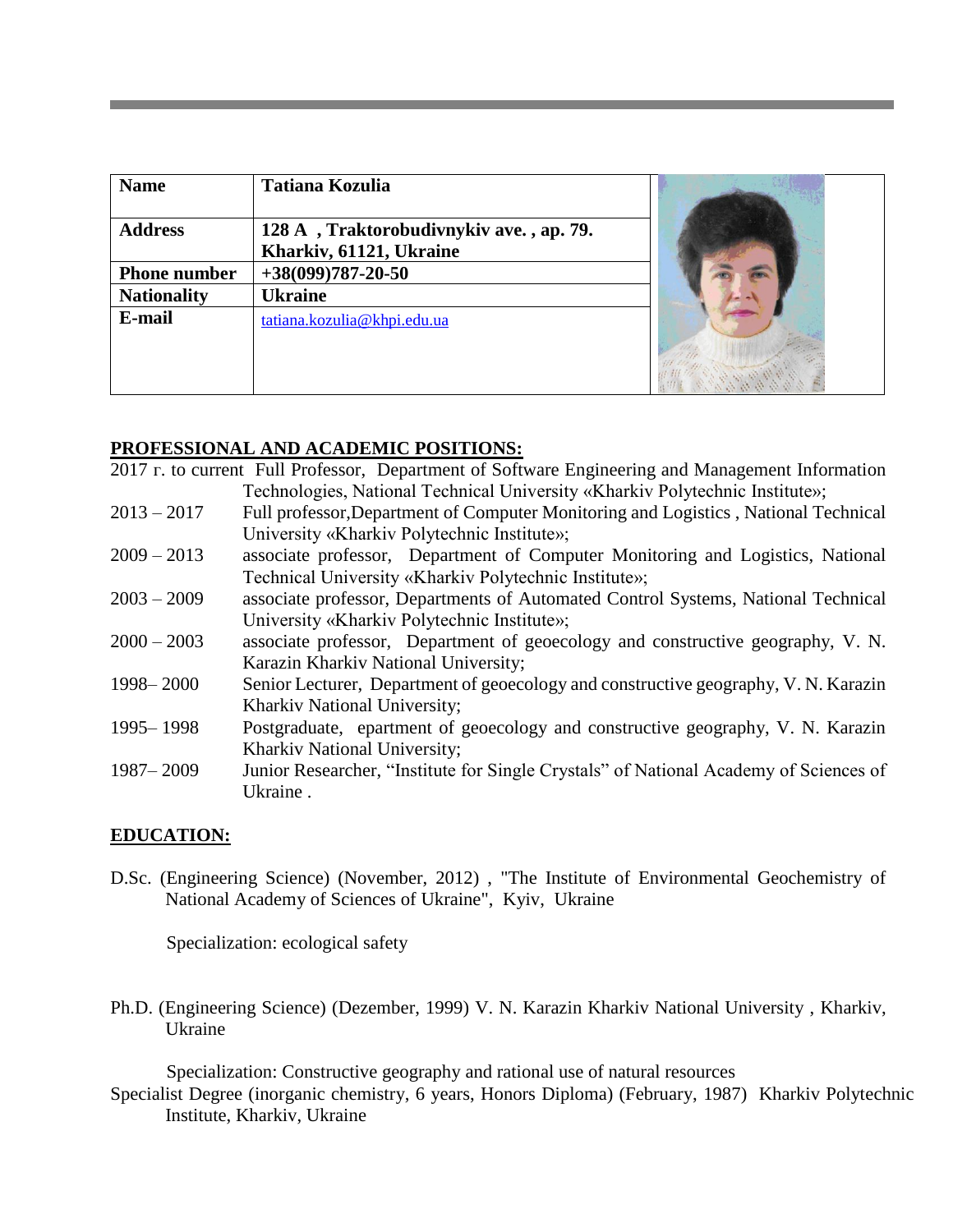Concentrations: Engineer-technologist

## **COURSES TAUGHT**

Extensive teaching at all university levels: Bachelor/Master/PhD:

- Green computing (in Ukrainian),
- Statistical analysis and planning of scientific experiment (in Ukrainian),
- Fundamentalse of Python programming (practice) (in Ukrainian);
- Models and methods of decision making support (practice) (in Ukrainian)

### **FIELDS OF RESEARCH INTEREST:**

- Modeling of complex weak-structured systems;
- Methods for identifying systems and processes, monitoring information systems research;
- Models and methods of a synergistic-entropy approach of natural and technological systems research.

# **SUMMARY OF CAREER ACHIEVEMENTS**

- More than 175 scientific papers, textbooks and monographs on modeling complex systems, statistical scientific research of natural and technogenic complexes, information monitoring researches were prepared and published. (h-индекс = 7, i10-индекс = 3 в Google Scholar https://scholar.google.ru/citations?user=M7SXXU4AAAAJ&hl=ru; Идентификатор ORCID [https://orcid.org/0000-0001-5107-9140 \)](https://orcid.org/0000-0001-5107-9140)
- The winner of the XVII Competition "Higher School of Kharkivshchyna Best Names" in the nomination "Teacher of Professional-Oriented Disciplines" (2015);
- C 2003-2016 Actively conducted joint research work under contracts on scientific cooperation in the field of computer monitoring and ecological safety with such scientific institutions: Kharkiv National Medical University and Ukrainian Research Institute of Environmental Problems, State Enterprise "Ukrainian research and Technology Center of Metallurgy Industry" Energostal ";
- Encouraged and empowered staff to develop their careers and reach their full potential (e.g. through coaching 3 PhD students in ecological safety, 3 got their PhD degrees);
- Member of the Editorial College of Scientific and Technical Journal "Technogenic and Ecological Safety".

## **PROFESSIONAL MEMBERSHIPS:**

# - **-**

**RELATED PUBLICATIONS** Book - Системні дослідження навколишнього середовища: корпоративні екологічні системи, хімічна екологія : підручник–Сумський державний університет як підручник для студентів технічних ЗВО, протокол № 7 від 12.04.2018. – Суми: ПО» Видавництво «Університетська книга», 2018. – 460 с. /Л.Д. Пляцук, Т.В. Козуля, Л.Л. Гурець, В.Ф. Моїсєєв, І.Ю. Аблєєва (80% авторського внеску)протокол № 6 від 07.07.2017 р.

Monographs:

- 1.Козуля Т.В., Козуля М.М. Інформаційно-програмне забезпечення обробки та аналізу стану складних екологічних об'єктів //Інформаційна безпека та інформаційні технології: монографія. – Харків: ТОВ «ДІСА ПЛЮС», 2019. – С. 202–231.
- 2.Kozulia T. Methodical bases of information support for complex analysis of system objects difficult / weakly structured /T. Kozulia, Kozulia M. // Modern Problems Of Computer Science And IT-Education : collective monograph / [editorial board K. Melnyk, O. Shmatko]. – Vienna : Premier Publishing s.r.o., 2020. – P. 43-64